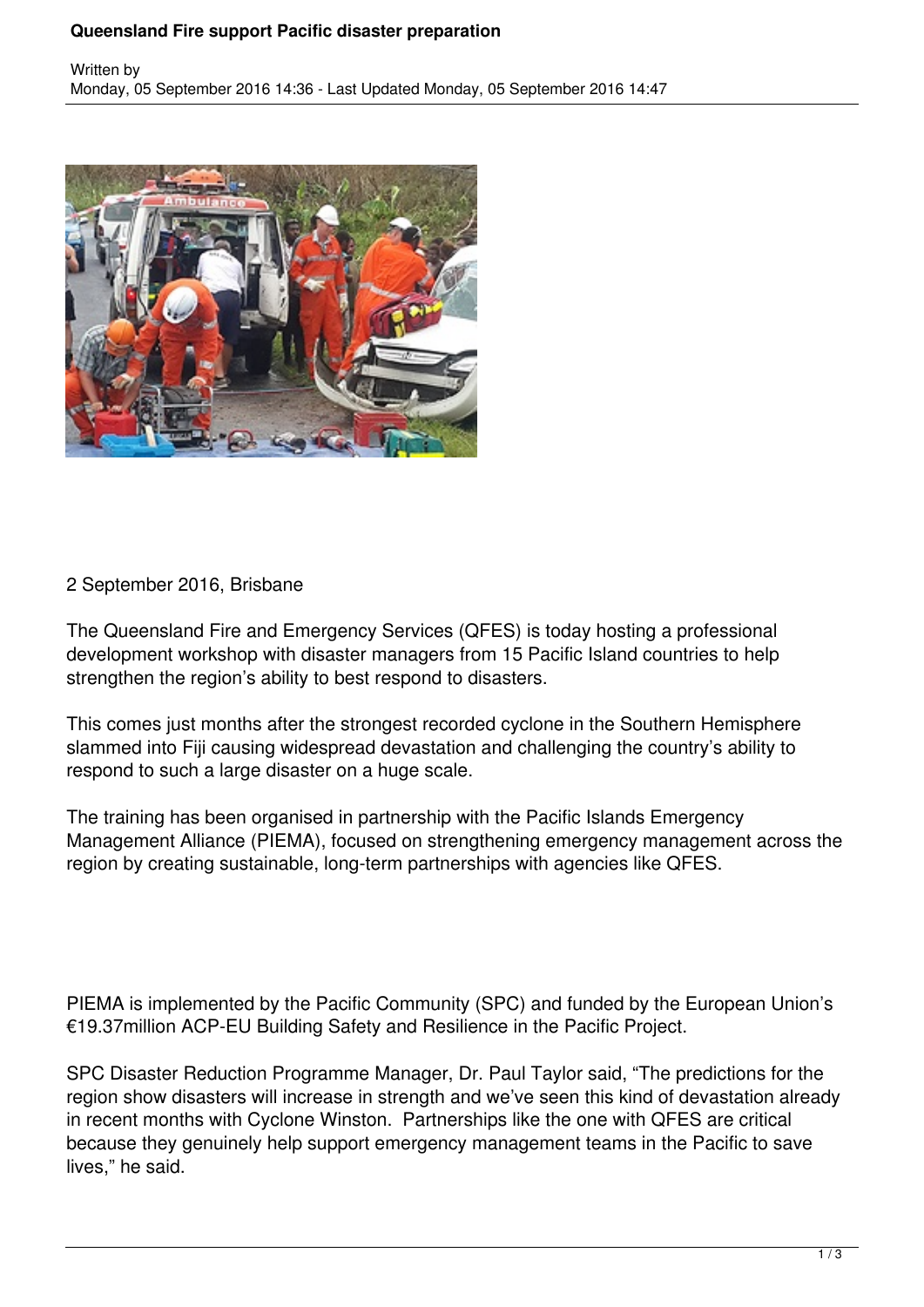## **Queensland Fire support Pacific disaster preparation**

Written by Monday, 05 September 2016 14:36 - Last Updated Monday, 05 September 2016 14:47

The European Union Ambassador to the Pacific, H.E. Andrew Jacobs, commended the work of Pacific Island emergency managers tasked with the role of protecting their communities from the impact of disaster.

He said, "The European Union is committed to helping our Pacific partners to cope with future disasters. With other partners we are committed to ensuring much-needed long-term support for best practice emergency management for Pacific Island countries."

Queensland Fire and Emergency Services Assistant Commissioner Neil Reid said the commitment to our Pacific neighbours was critical to building safe and more resilient communities.

"This partnership is a step in the right direction for the future of emergency management, as increasing disaster preparedness while reducing the impact on Pacific Island nations has long-term benefits for the entire region," Mr Reid said.

"QFES is proud to support our international counterparts with the provision of professional development training and resources. Partnerships such as this are a tremendous opportunity to share knowledge, information and cooperation to improve response during emergencies and disasters," he added.

The training is a culmination of PIEMA's biennial meeting held as part of the 2016 Emergency Management Week where the new Strategic Agenda for PIEMA was launched (SA2020).

This training, involving disasters managers from Fiji, Vanuatu, Papua New Guinea and other Pacific locations, is one of the first steps to making this strategic plan a reality supporting increased emergency management while protecting more lives from the impact of disaster.

The training today will consist of urban search and rescue, creating common management systems and helping support national accreditation of best practice emergency service response for Pacific Island countries.

Media contacts

Anthony Blake, Pacific Community/PIEMA Project Officer, +61 421 643 647 e: anthonyb@spc.int

Lisa Kingsberry, Pacific Community Communications (Fiji), +679 9252849, e: lisak@spc.int